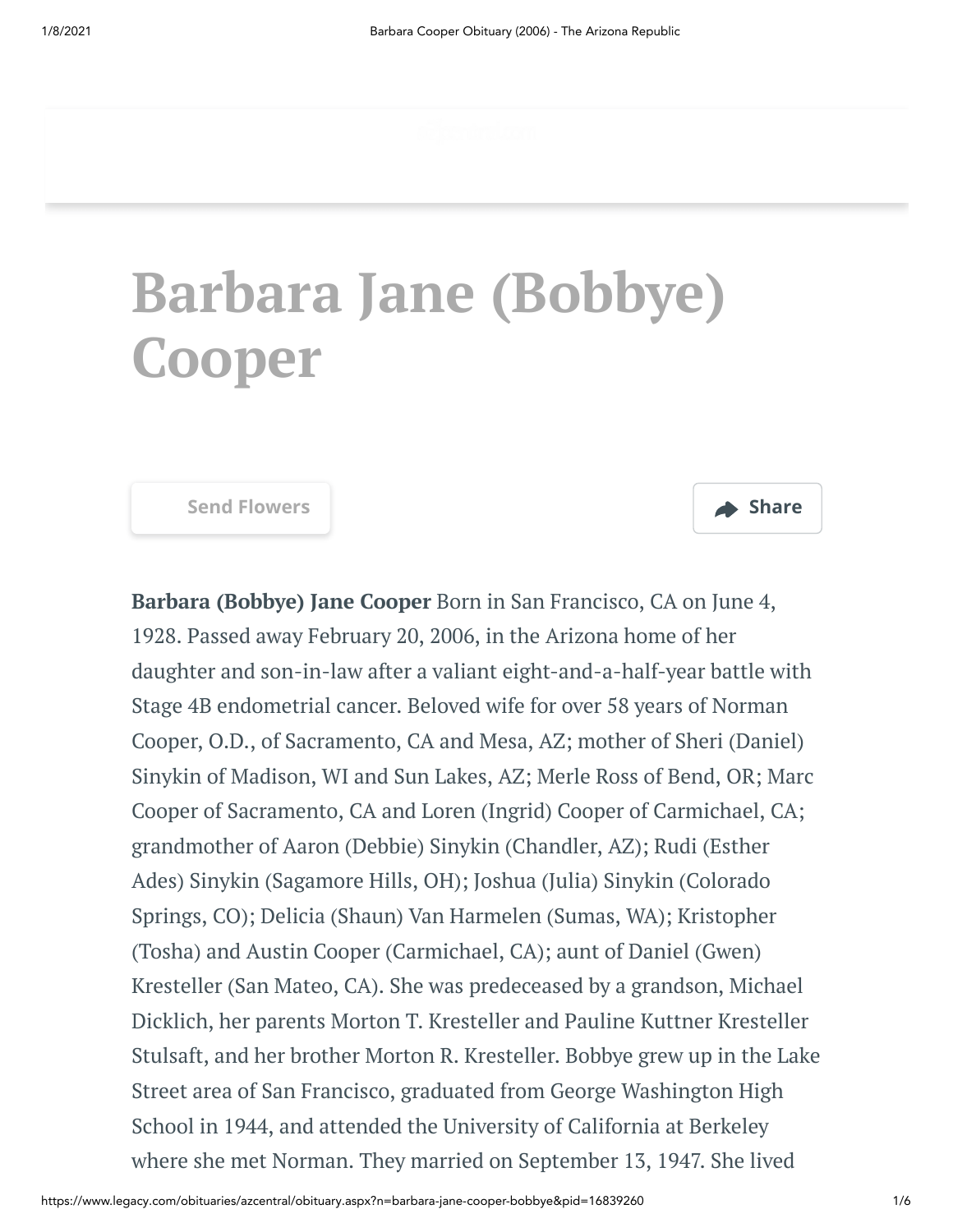most of her adult life in Sacramento, raising four children, earning her B.A. in education with a special secondary in music at Sacramento State and her M.A. in education from UCSF. She taught music, kindergarten, and special education for most of her twenty years at O.W. Erlewine School. She loved sharing her beautiful lyric soprano voice in community productions of "Carousel," "Cosi Fan Tutte," and "Die Fledermaus," and also at the weddings of her children and grandson Aaron. In 1959, her pink debutante camellias won Best of Show at the Memorial Auditorium. When her children were young, she was a strong supporter of the Arden Park and Arden Hills swimming teams. After her retirement from teaching in 1985, she and Norman wintered in Mesa, AZ, where they were round dancing teachers as well as active in square and round dancing nationally. She loved world- and RV-traveling and, together with Norman, led groups abroad to China, the British and Scandinavian Isles, and Southeast Asia. In addition to Banner Hospice and the support of the Arizona East Valley dancing community, she and the family are grateful for the advice and wisdom of Dr. Jon Hake and his Mercy Hospital-Folsom Cancer Support Group, which-along with her fierce fighting spirit-enabled her to outlive her prognosis by over six years. Friends are welcome for visitations 7 PM to 8:30 PM Saturday at LOMBARD & CO., FUNERAL DIRECTORS, 1550 Fulton Ave., Sacramento, CA 95825 and are invited to attend the service 10 AM Sunday at HOME OF PEACE CEMETERY, 6200 Stockton Blvd., Sacramento, CA 95824 In lieu of flowers, donations in Bobbye's memory may be made to Sutter VNA & Hospice, 7300 Folsom Blvd # 100, Sacramento, 95826; Banner Hospice Program, 1325 N. Fiesta Blvd., Suite 1 Gilbert, AZ 85233; or to Mercy Foundation, 10540 White Rock Road, Rancho Cordova, CA 95670, clearly stating the donation is in honor of Barbara Cooper and in support of the Mercy Folsom Hospital Cancer Support Group. A memorial service in Mesa, AZ, will follow at a later date. For more information please contact Lombard & Co., Funeral Directors at (916) 483-3297.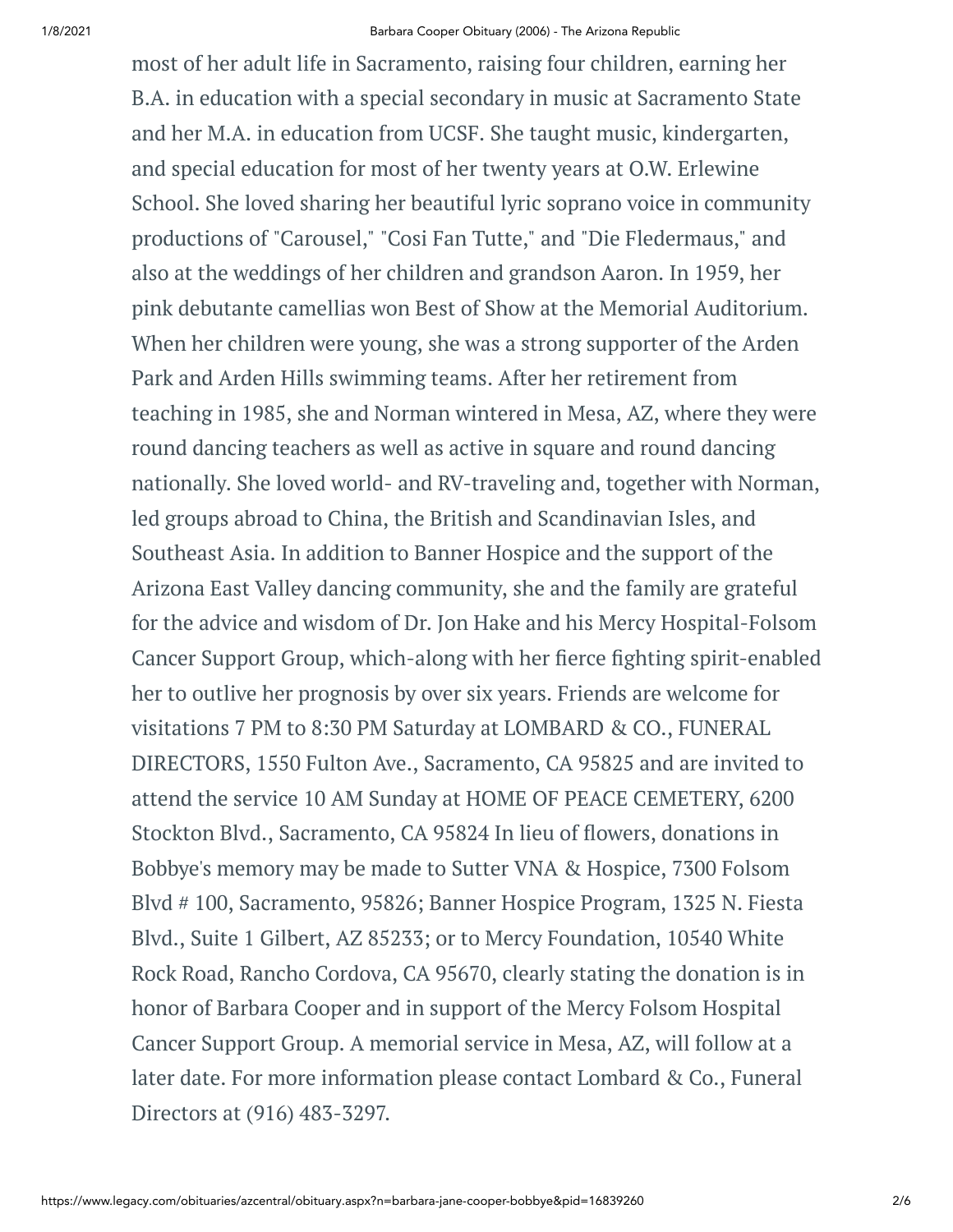[Click](https://www.legacy.com/Images/Cobrands/AZCentral/Photos/PDF/0004545763-01_02242006.pdf) here to view the obituary as it appeared in print.

To Plant Memorial Trees in memory, please visit our **[Sympathy](https://sympathy.legacy.com/en-us/funeral-flowers/name/barbara-cooper-funeral-flowers/p16839260/?affiliateId=45&pm=240) Store**.

Published in The Arizona Republic from Feb. 24 to Feb. 25, 2006.



# **MEMORIES & CO N DOLE N CES**

What would you like to say about Barbara?

Not sure what to say?  $\blacktriangleright$ 



Your Name

Your Email Address

Your Relationship

 $\boxdot$  Get email updates for this page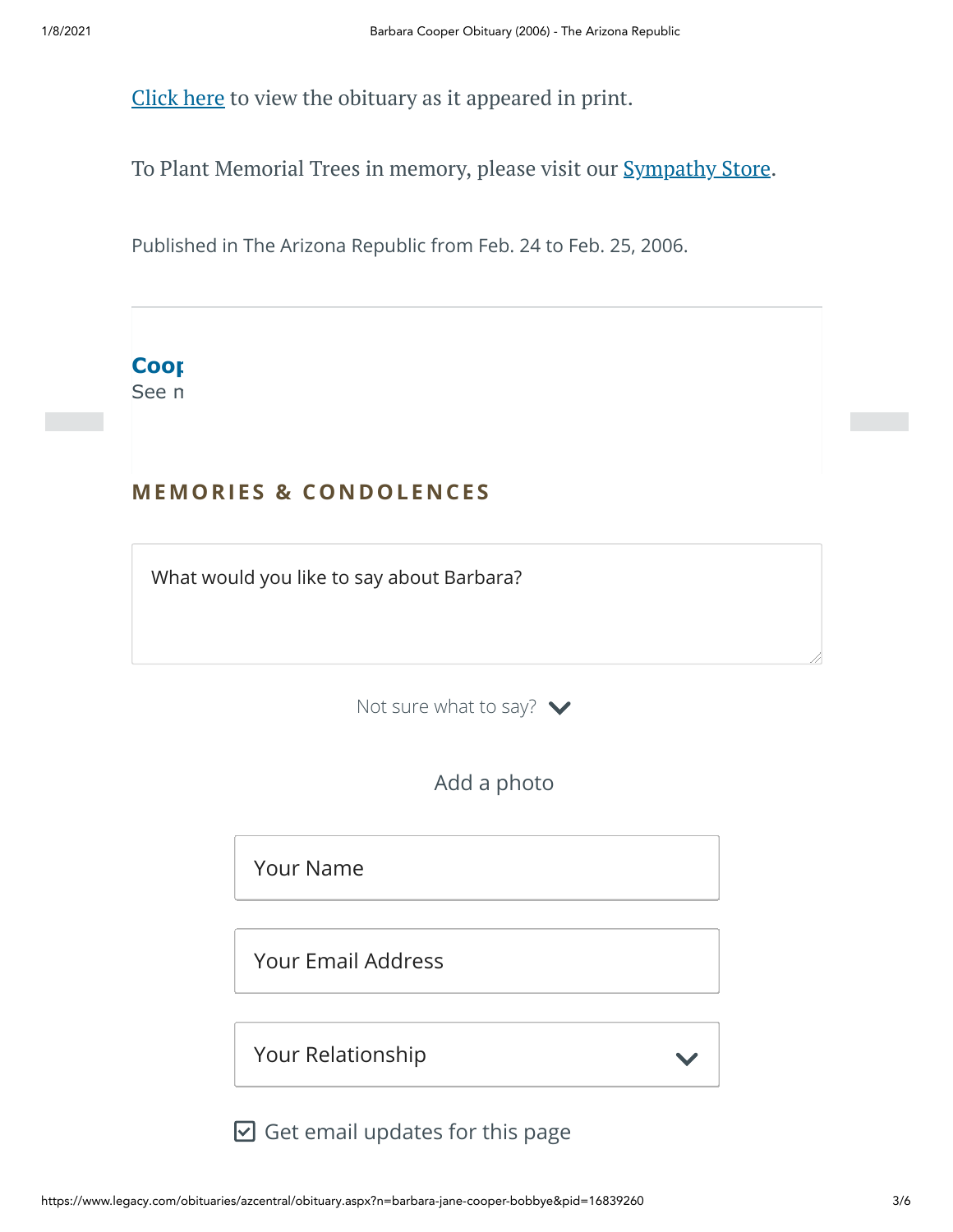#### **Add Memory**

[Posting Guidelines](https://www.legacy.com/guestbooks/posting-guidelines.aspx?n=Barbara-Cooper&pid=16839260) | [FAQ](https://www.legacy.com/guestbooks/faq.aspx?n=Barbara-Cooper&pid=16839260)

#### **3 entries**

#### February 19, 2007

Mom, tomorrow will mark your first Yahrzeit. Though you are no longer a physical presence in my life, I feel your spirit daily and thank you for your love, strength, and wisdom in guiding me through the last painful year. I will love you always and carry you and all your lessons in my heart, and in the hearts of your grandchildren and great-grandchildren, who will keep your memory alive. Thank you for the life you gave me and for your continued presence. Love always, Sheri

#### **Sheri Sinykin**

#### February 24, 2006

We both are sadden by Aunt Bobbye's passing..She was so special to me always and now to Doug.Tho he knew her as a youngboy from swimming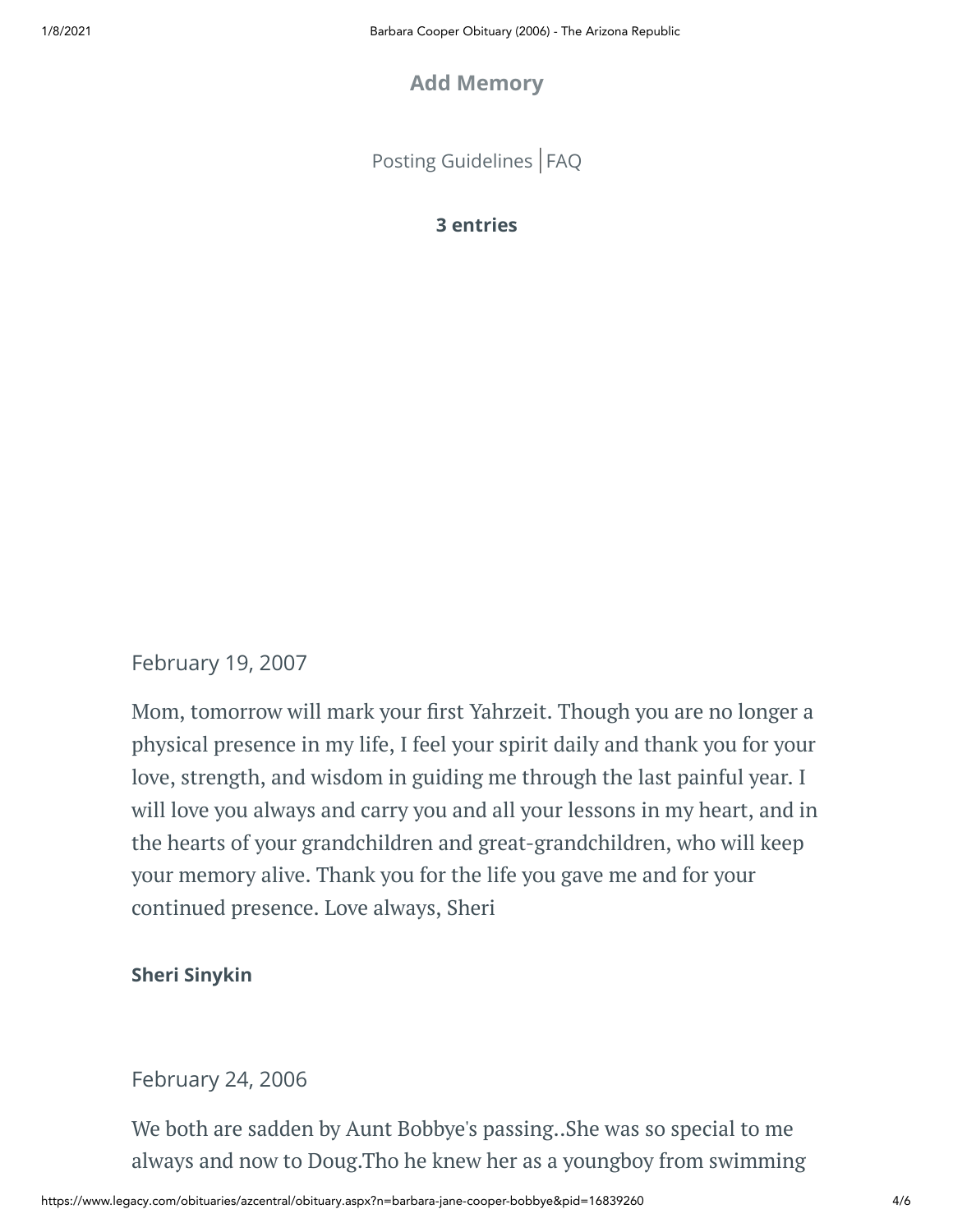team at Arden Hills etc.. We both send our best love and sympathy to each of you and a big hug..Aunt Bobbye gave us all so much love and she was a beautiful role model and I always looked to her for wisdom and love.

Love you all very very much, Lin and Doug (Hug each other and Dad for me.)

#### **Doug &Linda Dern**

#### February 24, 2006

Norm, we were so sorry to learn of Bobbye's passing. She certainly fought valiantly for so long. We always enjoyed seeing the both of you at dances, and we send our sincere sympathy and prayers to you and your family.

#### **G.B. & Judy Summitt**

### **INVITE OTHERS TO ADD MEMORIES**

Share to let others add their own memories and condolences



## **ADVICE & SUPPORT**